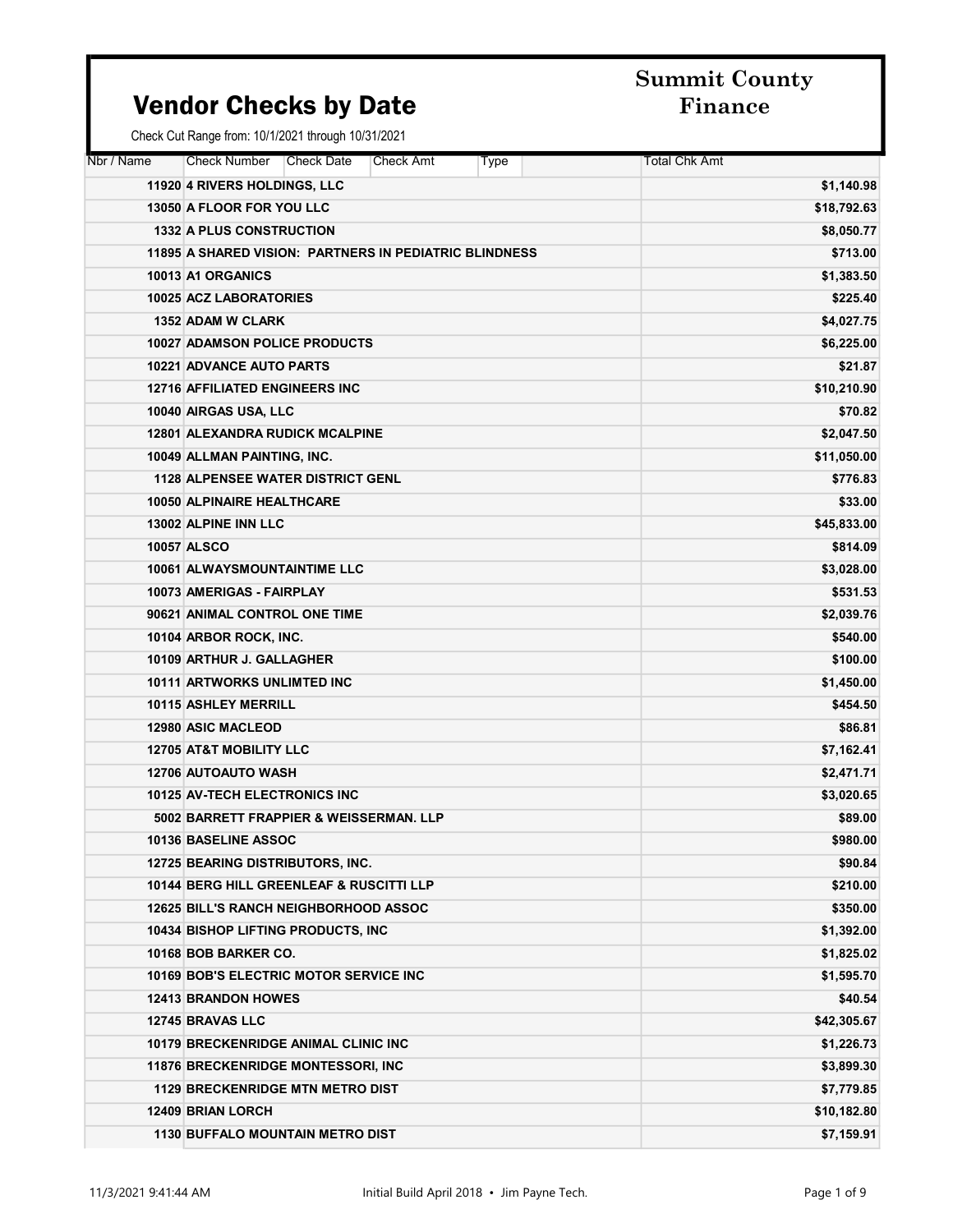#### Vendor Checks by Date

# Summit County

| 10196 BUFFALO MTN ANIMAL HOSPITAL                  | \$498.05     |
|----------------------------------------------------|--------------|
| 10197 BUFFALO MTN METRO DISTRICT                   | \$26,626.70  |
| <b>1353 BUFFALO MTN METRO DISTRICT</b>             | \$21,227.98  |
| <b>12352 BUILDING HOPE SUMMIT</b>                  | \$12,500.00  |
| 90920 BUILDING INSPECTION ONE TIME                 | \$2,241.63   |
| <b>10198 BUILDING TECH, SYSTEMS</b>                | \$1,265.00   |
| <b>10218 CAROLINA SOFTWARE</b>                     | \$550.00     |
| 10222 CARRIAGE HOUSE PRESCHOOL                     | \$18,845.60  |
| 10227 CARY BROWN                                   | \$142.80     |
| <b>13022 CASSIE KLAUSNER</b>                       | \$91.14      |
| 10239 CCOM                                         | \$1,445.00   |
| <b>10242 CDWG</b>                                  | \$1,024.14   |
| <b>10247 CENTURYLINK</b>                           | \$9,458.50   |
| 12460 CESARE, INC.                                 | \$2,977.50   |
| 10258 CHARLES D JONES CO                           | \$581.16     |
| <b>10262 CHEMTRADE CHEMICALS US LLC</b>            | \$5,973.35   |
| <b>13040 CHRISTINE DUPLAN</b>                      | \$26.86      |
| <b>12981 CHRISTOPHER APMANN</b>                    | \$420.00     |
| <b>12666 CIRRUSMD</b>                              | \$1,219.92   |
| 10270 CITY ELECTRIC SUPPLY SW DIVISION             | \$78.72      |
| 12750 CIVICORE, LLC.                               | \$4,600.00   |
| 10276 CIVIL INSIGHT, LLC                           | \$1,897.50   |
| <b>12566 CLARENCE DEAN SHEPPARD</b>                | \$182.93     |
| 90410 CLERK ONE TIME                               | \$185.55     |
| <b>10298 COLORADO ANALYTICAL LAB</b>               | \$48.00      |
| <b>12056 COLORADO ASSOCIATION PROPERTY POOL</b>    | \$11,013.30  |
| 10311 COLORADO BUREAU OF INVESTIGATION             | \$237.00     |
| <b>10319 COLORADO COUNTY TREASURERS'</b>           | \$155.00     |
| 10323 COLORADO DEPARTMENT OF LABOR &               | \$12,082.01  |
| <b>10324 COLORADO DEPARTMENT OF REVENUE</b>        | \$5,222.71   |
| <b>1199 COLORADO DEPT OF HUMAN SERVICES</b>        | \$3,160.00   |
| 10329 COLORADO DEPT OF PUB HEALTH & ENV            | \$20,657.37  |
| 1198 COLORADO DEPT OF PUBLIC HEALTH                | \$474.00     |
| 10332 COLORADO DEPT OF PUBLIC HEALTH               | \$400.00     |
| 10330 COLORADO DEPT OF PUBLIC HEALTH & ENVIRONMENT | \$14,035.00  |
| <b>1197 COLORADO DEPT OF REVENUE</b>               | \$434,455.93 |
| 11927 COLORADO DOCUMENT SECURITY, INC.             | \$60.00      |
| <b>10349 COLORADO MOUNTAIN CLEANERS</b>            | \$124.97     |
| <b>1131 COLORADO MOUNTAIN COLLEGE</b>              | \$74,342.59  |
| <b>10346 COLORADO MOUNTAIN COLLEGE</b>             | \$9,385.00   |
| <b>11893 COLORADO MOUNTAIN COLLEGE FOUNDATION</b>  | \$2,500.00   |
| <b>10350 COLORADO MOUNTAIN NEWS MEDIA</b>          | \$6,414.31   |
| 13061 COLORADO NEWS CONSERVANCY, PBC               | \$95.00      |
| <b>1132 COLORADO RIVER WATER CONS</b>              | \$9,147.83   |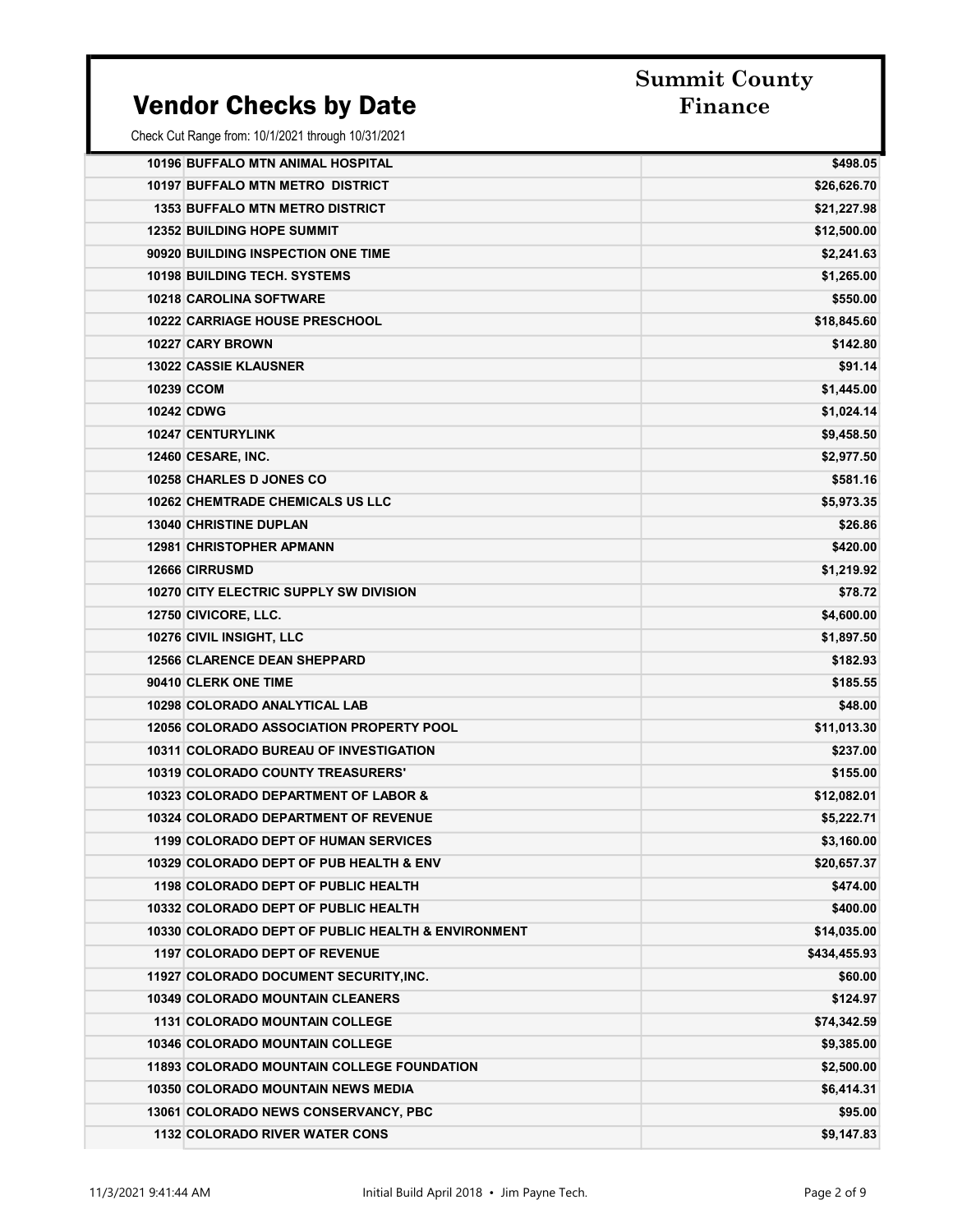#### Vendor Checks by Date

| 10364 COLORADO STATE UNIVERSITY - EXTENSI         | \$9,425.00     |
|---------------------------------------------------|----------------|
| <b>12055 COLORADO WORKERS COMPENSATION POOL</b>   | \$25,117.13    |
| 10371 COLUMBINE HILLS CONSTRUCTION, LLC           | \$856,259.34   |
| <b>10379 COMPLETE MAILING SOLUTIONS</b>           | \$633.00       |
| <b>1133 COPPER MOUNTAIN CONS DIST</b>             | \$14,791.70    |
| <b>1134 CORINTHIAN HILL METRO DIST</b>            | \$418.29       |
| <b>12182 CORPORATE ARMOR TECHNOLOGIES LLC</b>     | \$7,695.56     |
| <b>10395 CORUM REAL ESTATE GROUP INC.</b>         | \$3,480.00     |
| <b>11655 COSTAR REALTY INFORMATION INC</b>        | \$491.41       |
| <b>12459 COVETRUS NORTH AMERICA</b>               | \$1,970.96     |
| <b>11644 CROWN TROPHY</b>                         | \$60.00        |
| 90930 CSU EXTENSION ONE TIME                      | \$8,159.50     |
| 12774 D2C ARCHITECTS, INC                         | \$130,949.90   |
| 12397 DANIELLA LUGO                               | \$205.97       |
| 10425 DATAMARS, INC                               | \$998.00       |
| 10428 DAVID L CHRISTIANSEN, PSY. D                | \$450.00       |
| 12994 DAVID L. KLEIBER                            | \$800.00       |
| 12711 DDS SERVICES OF AMERICA, INC.               | \$97.00        |
| <b>12028 DEBORA PRICE</b>                         | \$179.42       |
| <b>10436 DEMCO INC</b>                            | \$388.06       |
| <b>12775 DESIGN MECHANICAL INC</b>                | \$1,885.83     |
| <b>10449 DILLON MARINA</b>                        | \$751.30       |
| <b>12667 DILLON VALLEY DISTRICT</b>               | \$384.35       |
| <b>11963 DINAH BEAMS</b>                          | \$92.00        |
| <b>11992 DR ALISON MCNEILLY</b>                   | \$1,409.00     |
| 13006 DREAM HOME FRISCO, INC                      | \$20,282.45    |
| <b>12987 DYNAMIC ELECTRIC LLC</b>                 | \$7,350.84     |
| <b>10473 EARLY CHILDHOOD OPTIONS</b>              | \$154,026.88   |
| <b>1136 EAST DILLON WATER DISTRICT</b>            | \$1,265.50     |
| <b>10474 EAST DILLON WATER DISTRICT</b>           | \$415.49       |
| <b>10476 EATON SALES</b>                          | \$77.00        |
| <b>10478 EBMS</b>                                 | \$1,356,083.61 |
| 10481 ECO TRANSIT                                 | \$600.00       |
| 10482 ECOLAB                                      | \$66.53        |
| <b>10483 ECOLOGICAL RESOURCE</b>                  | \$10,000.00    |
| <b>12218 ECONOMIC &amp; PLANNING SYSTEMS, INC</b> | \$2,937.50     |
| <b>10486 ELECTRONIC RECYCLERS</b>                 | \$3,089.17     |
| <b>12792 ELIZABETH LIEBENDORFER</b>               | \$40.54        |
| 12027 ELM USA INC.                                | \$790.00       |
| <b>13030 ESTEFANIA BARAY</b>                      | \$1,007.50     |
| 10515 EXPRESS TOLL                                | \$4.65         |
| <b>10520 FAMILY INTERCULTURAL RESOURCE</b>        | \$85,228.87    |
| <b>10524 FARMERS KORNER VET</b>                   | \$92.63        |
| 10529 FEDERAL EXPRESS                             | \$904.13       |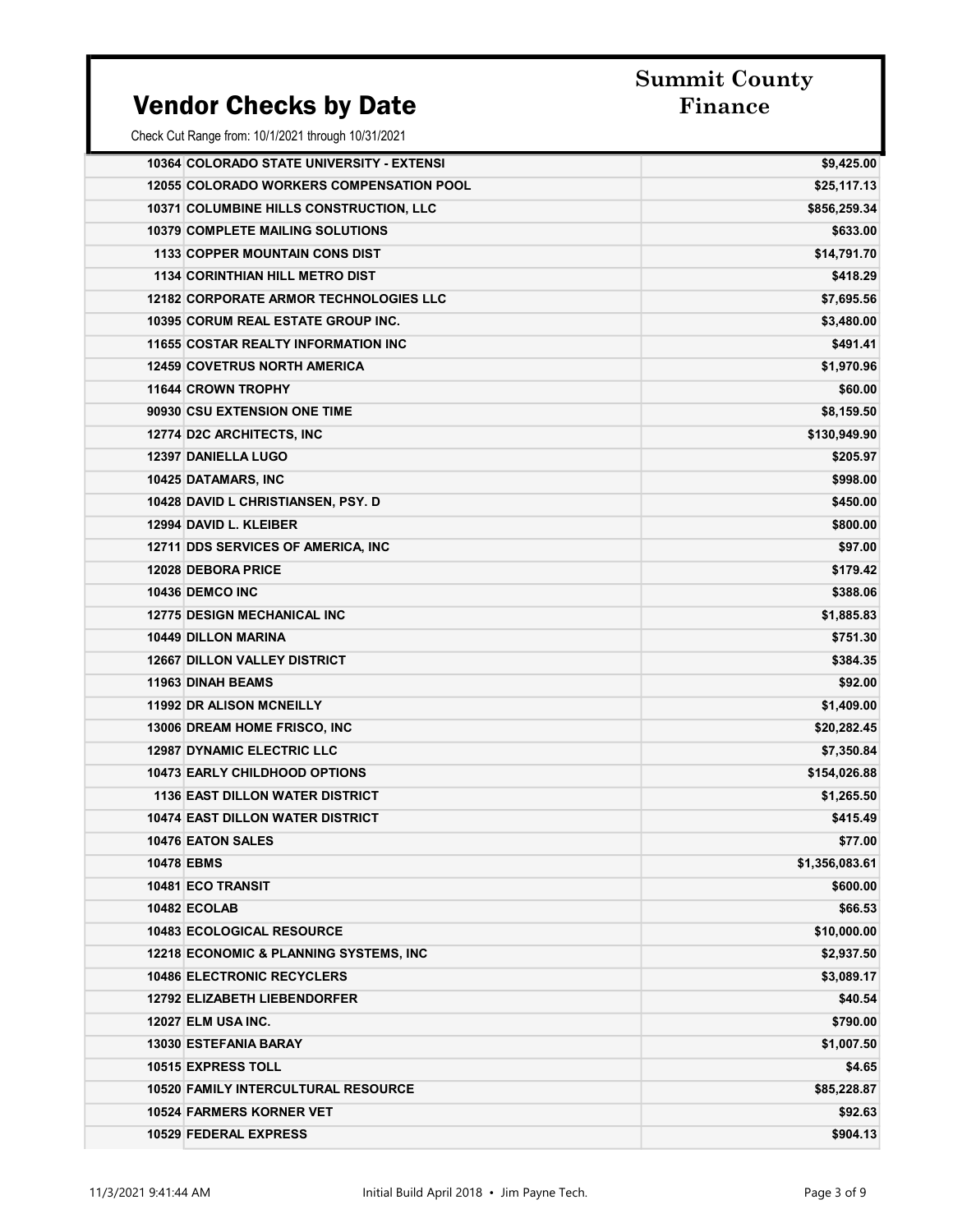### Vendor Checks by Date

| <b>12786 FEHR AND PEERS</b>                                       | \$6,115.00   |
|-------------------------------------------------------------------|--------------|
| 1299 FIG AS CUSTODIAN FOR FIG CO19, LLC AND SECURED PAR           | \$5,305.25   |
| 11664 FIRST TRANSIT, INC.                                         | \$27,267.80  |
| <b>10539 FIRST VEHICLE SERVICES</b>                               | \$206,169.80 |
| 10541 FIS/LINK2GOV                                                | \$151.83     |
| <b>1265 FOURTH STREET CROSSING IMPROVEMENT DISTRICT</b>           | \$59.76      |
| <b>1264 FOURTH STREET CROSSING METRO DISTRICT</b>                 | \$59.76      |
| <b>10554 FREDERIC PRINTING</b>                                    | \$38.20      |
| 12710 FRIENDS OF THE DILLON RANGER DISTRICT                       | \$15,000.00  |
| <b>10559 FRISCO SANITATION DISTRICT</b>                           | \$7,682.59   |
| <b>12522 FRONTIER FIRE PROTECTION LLC</b>                         | \$2,302.58   |
| 11908 GARCIA CLINICAL LABORATORY, INC.                            | \$555.00     |
| <b>12159 GEORGE ZACHOS</b>                                        | \$100.00     |
| 10601 GRAINGER                                                    | \$2,594.27   |
| 11747 GRAND COUNTY BOARD OF COUNTY COMMISSIONERS                  | \$2,450.00   |
| <b>12916 GREEN MT PROMOTIONS</b>                                  | \$1,079.80   |
| <b>1137 HAMILTON CREEK METRO DIST</b>                             | \$1,732.92   |
| 10612 HAMRE, RODRIGUEZ, OSTRANDER & DINGESS, PC                   | \$2,490.00   |
| <b>12895 HAYES POZNANOVIC KORVER LLC</b>                          | \$4,203.69   |
| 10617 HD SUPPLY                                                   | \$89.99      |
| <b>12977 HEATH CONSTRUCTION LLC</b>                               | \$461,461.73 |
| <b>1138 HEENEY WATER DISTRICT</b>                                 | \$59.76      |
| <b>10620 HELENA CHEMICAL</b>                                      | \$823.38     |
| <b>10626 HIGH COUNTRY CONSERVATION</b>                            | \$8,325.00   |
| <b>10632 HILL'S PET NUTRITION</b>                                 | \$506.45     |
| <b>13023 HIMMELMAN CONSTRUCTION</b>                               | \$83,416.51  |
| 10637 HOLLY HOLDEN                                                | \$40.16      |
| 10640 HOUSE OF SIGNS                                              | \$5,017.24   |
| 90940 HOUSING ONE TIME                                            | \$2,022.00   |
| <b>12713 HOWARD SHAUB</b>                                         | \$72.56      |
| <b>10651 IDEXX LABORATORIES</b>                                   | \$426.71     |
| <b>12252 IMAGE NET CONSULTING LLC</b>                             | \$776.09     |
| <b>10655 INFINITY CERTIFIED WELDING &amp; FABRIC</b>              | \$813.32     |
| 10660 INGRAM BOOK CO                                              | \$1,603.42   |
| <b>10663 INSIGHT PUBLIC SECTOR</b>                                | \$17,757.50  |
| <b>13055 ISMAEL QUIJADA</b>                                       | \$35.33      |
| <b>10681 J J KELLER</b>                                           | \$4,182.00   |
| <b>12655 JAIME BROWER PSYCHOLOGICAL SERVICES &amp; CONSULTING</b> | \$975.00     |
| 1354 JAKUB FIALA                                                  | \$1,150.14   |
| <b>12547 JAMES T. KUSTER</b>                                      | \$10,060.00  |
| 10695 JANEEN K OGDEN                                              | \$1,800.00   |
| <b>12773 JARED MUNEIO</b>                                         | \$155.22     |
| <b>13045 JARED NEWCOME</b>                                        | \$39.42      |
| <b>13074 JAYME ARAGON</b>                                         | \$201.65     |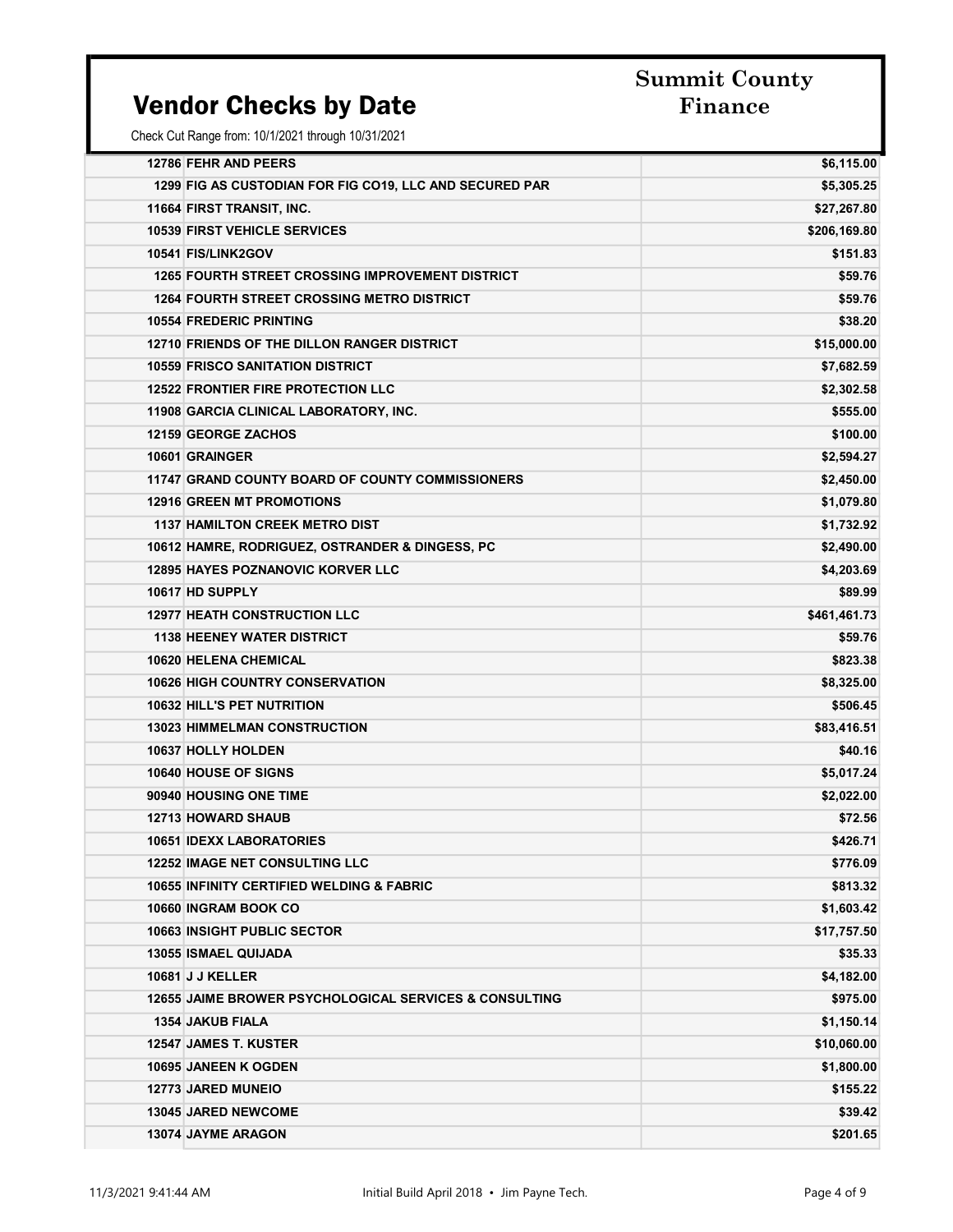#### Vendor Checks by Date Finance

| <b>10909 JENNIFER LOVE</b>                    | \$878.00     |
|-----------------------------------------------|--------------|
| 10709 JILL VESNER                             | \$197.68     |
| 10710 JIM CURNUTTE                            | \$163.70     |
| <b>11636 JM SILVERTHORNE LLC</b>              | \$628.31     |
| <b>12152 JOHN BURNS</b>                       | \$100.00     |
| <b>12731 JOHN MAY</b>                         | \$438.00     |
| 12308 JOSE SALGUERO                           | \$37.30      |
| <b>13081 JOSHUA JOHNSON</b>                   | \$251.89     |
| 10741 JUSTIN MILIZIO, DVM                     | \$1,417.00   |
| 12540 KANOPY INC                              | \$2,000.00   |
| <b>10746 KARI MORENO</b>                      | \$698.70     |
| <b>12372 KATHERNIE CAMPBELL</b>               | \$571.75     |
| <b>12303 KATHLEEN GROSSNICKLAUS</b>           | \$2,873.00   |
| <b>12956 KATIE SCHMIDT</b>                    | \$1,281.00   |
| 11604 KEN KARYL GLASS INC.                    | \$898.00     |
| 10764 KIDABILITIES, LLC                       | \$5,796.00   |
| 10767 KIM MUND WOLKENBREIT                    | \$488.65     |
| <b>10908 KIMBERLEY RAMEY</b>                  | \$4,140.00   |
| 12214 KIMBERLY EYTEL                          | \$805.00     |
| <b>12370 KIMBERLY FRESQUEZ</b>                | \$55.60      |
| 13025 KOY DINGBOOM OATES, LLC                 | \$5,735.00   |
| <b>1139 KREMMLING MEM HOSPITAL DIST</b>       | \$2,909.72   |
| <b>1292 KRISTIANNA DESFOSSES</b>              | \$5,000.68   |
| <b>11858 KRW ASSOCIATES LLC</b>               | \$15,036.00  |
| 10782 KRYSTAL BROADCASTING                    | \$2,115.00   |
| <b>10783 KUBAT EQUIPMENT &amp; SERVICE CO</b> | \$325.57     |
| <b>10798 LAND TITLE GUARANTEE CO</b>          | \$262,500.00 |
| <b>10804 LASER GRAPHICS</b>                   | \$435.00     |
| 10805 LAURA BROWN                             | \$760.18     |
| <b>10807 LAURA ENRIQUEZ SANCHEZ</b>           | \$1,062.00   |
| <b>12285 LAURA VERONICA CHAVEZ</b>            | \$2,450.00   |
| <b>12017 LAUREN GILBERT</b>                   | \$75.39      |
| <b>10813 LEDS LLC</b>                         | \$5,315.00   |
| 12163 LENKA'S LOVING CARE INC                 | \$292.50     |
| 91110 LIBRARY ONE TIME                        | \$16.99      |
| 10823 LITTLE RED SCHOOLHOUSE                  | \$10,104.20  |
| 10826 LOAVES & FISHES                         | \$222.80     |
| <b>13015 LOGAN SIMPSON DESIGN INC</b>         | \$3,463.80   |
| <b>12938 LOGIC COMPENSATION GROUP, LLC</b>    | \$3,500.00   |
| <b>1141 LOWER BLUE FIRE PROT DIST</b>         | \$342.64     |
| <b>10833 LOWES</b>                            | \$7,224.51   |
| 12670 LYNN MEYER                              | \$5,040.00   |
| 10837 LYNNE EASTERLY                          | \$400.40     |
| 11665 M.A. ENTERPRISE, INC                    | \$1,627.60   |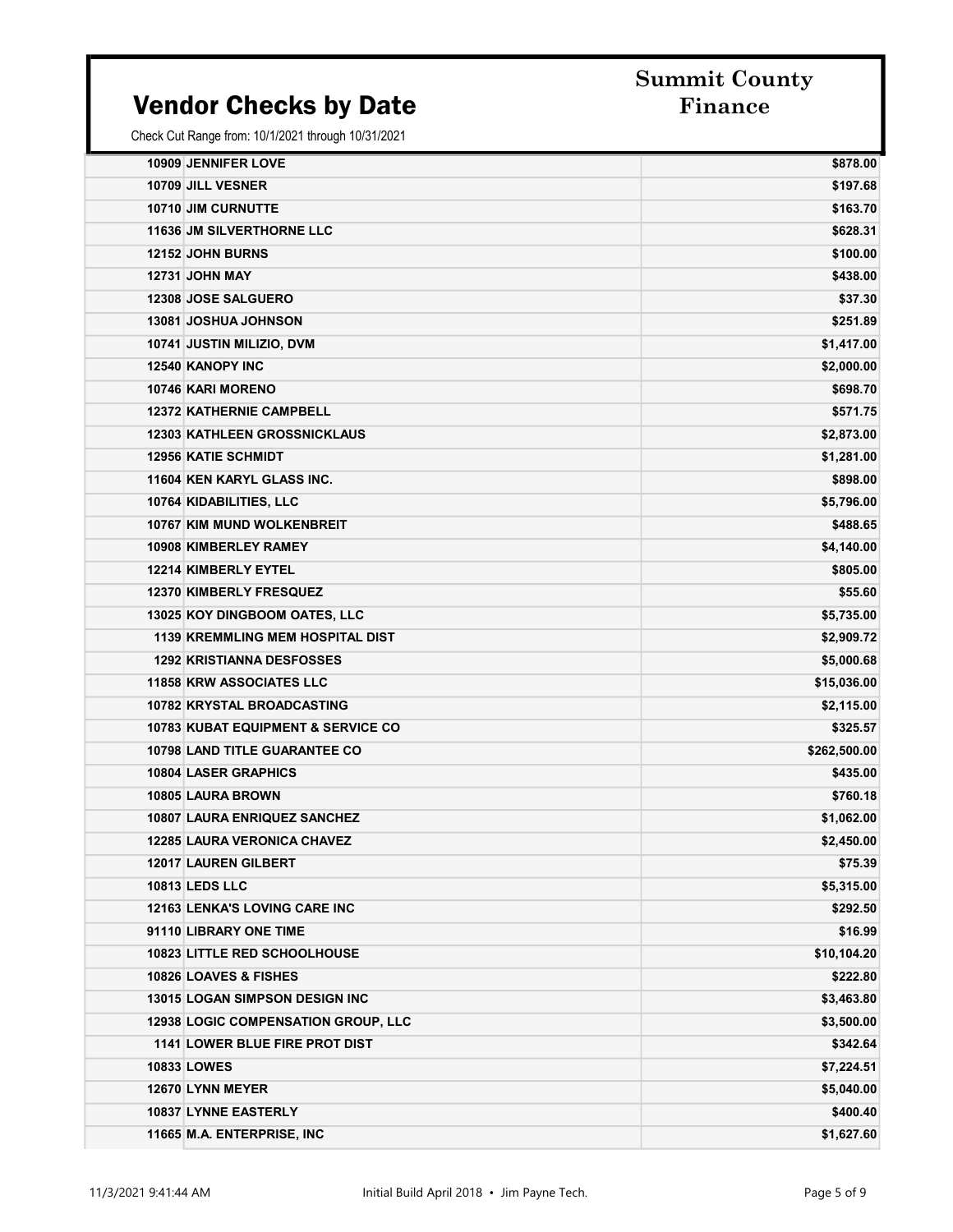### Vendor Checks by Date

# Summit County

| <b>12476 MAMMOTH NETWORKS</b><br>10842 MANSFIELD OIL COMPANY<br>1068 MARGARET R. PATTY | \$1,515.00<br>\$97,635.47 |
|----------------------------------------------------------------------------------------|---------------------------|
|                                                                                        |                           |
|                                                                                        |                           |
|                                                                                        | \$8,687.07                |
| <b>1336 MARK BRUNNER</b>                                                               | \$1,725.13                |
| <b>10851 MARMOT LIBRARY NETWORK INC</b>                                                | \$9,465.00                |
| <b>1326 MATHISON CUSTOM BLDR</b>                                                       | \$1,150.16                |
| 10862 MATTHEW BENDER & CO., INC.                                                       | \$317.89                  |
| <b>10865 MAYA KULICK</b>                                                               | \$5.00                    |
| 10372 MELISSA F HASSEL                                                                 | \$2,967.00                |
| <b>12526 MELISSA THOMPSON</b>                                                          | \$1,753.01                |
| <b>12420 MEREDITH FRANK</b>                                                            | \$3,075.00                |
| 13070 MESA CORTINA WATER & SANITATION DISTRICT                                         | \$18,431.38               |
| <b>13067 MICHAEL ROBERT MCCOMB</b>                                                     | \$5,350.00                |
| <b>11612 MICHAEL WURZEL</b>                                                            | \$198.24                  |
| <b>1142 MIDDLE PARK WATER CONS DIST</b>                                                | \$856.27                  |
| <b>10891 MIDWEST TAPE</b>                                                              | \$301.67                  |
| <b>10893 MIKE PETERSON</b>                                                             | \$45.00                   |
| 10899 MINES AND ASSOCIATES, P.C.                                                       | \$836.60                  |
| <b>10911 MOUNTAIN MAINTENANCE</b>                                                      | \$73,137.59               |
| <b>10912 MOUNTAIN PARKS ELECTRIC</b>                                                   | \$130.43                  |
| <b>10913 MOUNTAIN PEAKS CONTROLS, INC.</b>                                             | \$375.00                  |
| <b>12543 MOUNTAIN QUEST MANAGEMENT, INC.</b>                                           | \$6,651.00                |
| <b>12132 MOUNTAINSIDES CONDO ASSOCIATION</b>                                           | \$335.00                  |
| <b>13088 NATIONAL INSTITUTE FOR JAIL OPERATIONS</b>                                    | \$4,355.00                |
| <b>12722 NATIONAL MEDICAL SERVICES, INC</b>                                            | \$1,336.00                |
| <b>10948 NATIONSEARCH.COM LLC</b>                                                      | \$592.95                  |
| <b>1301 NEWLINE HOLDINGS LLC</b>                                                       | \$7,952.24                |
| <b>12933 NICHOLAS MORAN BROWN</b>                                                      | \$9,750.00                |
| <b>11921 NICOLAI KAPLUN</b>                                                            | \$180.56                  |
| <b>10972 NURSE-FAMILY PARTNERSHIP</b>                                                  | \$5,748.00                |
| <b>10978 OFFICE OF THE DISTRICT ATTORNEY</b>                                           | \$103,338.58              |
| <b>10979 OFFICE SCAPES</b>                                                             | \$4,763.38                |
| 10987 OMO DESIGN                                                                       | \$2,220.97                |
| 99999 ONE TIME VENDOR                                                                  | \$30.09                   |
| <b>11949 OPEN ARMS CHILDCARE AND PRESCHOOL</b>                                         | \$3,773.30                |
| 90950 OPEN SPACE & TRAILS ONE TIME                                                     | \$1,100.00                |
| <b>12900 ORTIZ BROTHERS CONTRUCTION</b>                                                | \$1,835.43                |
| <b>10993 OUTSIDE INTEGRATED MEDIA LLC</b>                                              | \$750.00                  |
| 10994 OVERDRIVE, INC.                                                                  | \$1,346.40                |
| <b>1303 PARADISE 2 PROPERTIES, LLC</b>                                                 | \$5,298.20                |
| <b>11595 PARK COUNTY SHERIFF</b>                                                       | \$1,215.00                |
| <b>13036 PEAK ECOLOGICAL SERVICES LLC</b>                                              | \$11,463.28               |
| <b>11009 PEAK PERFORMANCE</b>                                                          | \$62.78                   |
| <b>13089 PETVET CARE CENTERS</b>                                                       | \$4,040.17                |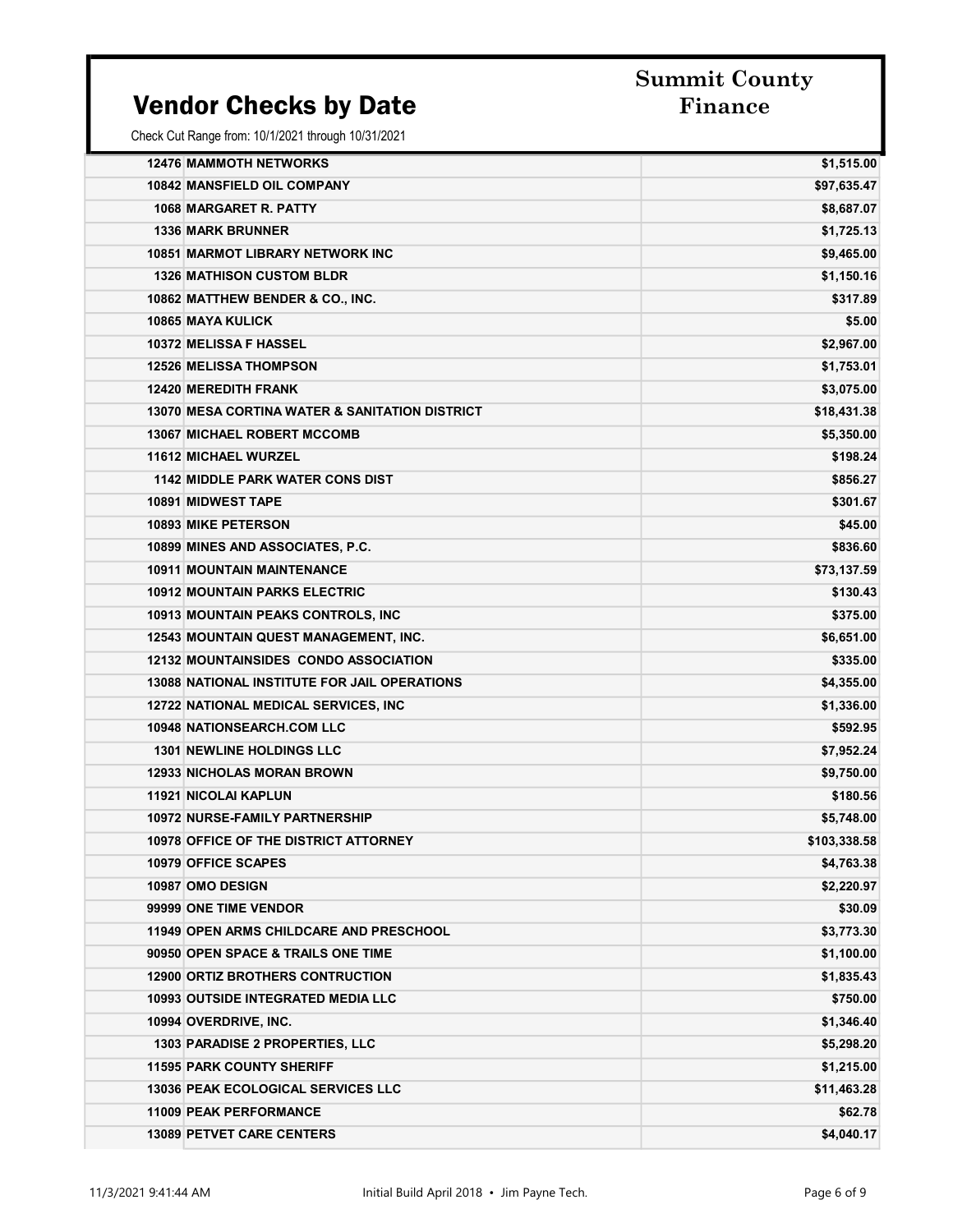### Vendor Checks by Date Finance

## Summit County

| 11020 PHILLIPS FEED SERVICE INC.                   | \$2,238.64  |
|----------------------------------------------------|-------------|
| <b>1181 PINNACLE MOUNTAIN HOMES</b>                | \$16,296.17 |
| 90961 PLANNING ONE TIME                            | \$650.00    |
| <b>11034 POWER EQUIPMENT COMPANY</b>               | \$3,776.39  |
| <b>13008 POWERS PRODUCT CO</b>                     | \$30,911.00 |
| <b>12557 PRODIGIOUS ENTERPRISES, LLC</b>           | \$8,365.50  |
| <b>11043 PROFESSIONAL COMPLIANCE &amp; TESTING</b> | \$429.00    |
| <b>11052 PTARMIGAN RANCH HOA</b>                   | \$500.00    |
| <b>11647 PUBLIC SAFETY DIVE SERVICES LLC</b>       | \$1,199.40  |
| <b>12669 QUADIENT FINANCE USA, INC</b>             | \$900.00    |
| <b>12652 QUADIENT LEASING USA, INC</b>             | \$418.74    |
| 11067 QUILL.COM                                    | \$2,166.34  |
| 11069 RADIO RESOURCE, INC.                         | \$33,771.40 |
| <b>1274 REALAUCTION.COM LLC</b>                    | \$59.00     |
| <b>13078 REBECCA PELTIER</b>                       | \$43.50     |
| <b>12769 RECOVERY RESOURCES</b>                    | \$87,187.00 |
| 1143 RED, WHITE & BLUE FIRE PROT DIST              | \$82,705.59 |
| <b>11080 REEVES COMPANY INC</b>                    | \$27.38     |
| 13054 RHINO INC                                    | \$4,800.00  |
| <b>12736 ROBIN ERKENBRACK</b>                      | \$92.11     |
| <b>11113 ROCKY MOUNTAIN COFFEE ROASTERS</b>        | \$306.25    |
| <b>11119 ROCKY MOUNTAIN MONTESSORI</b>             | \$10,247.10 |
| <b>12395 RPM EXCAVATING &amp; PUMPING, LLC</b>     | \$55,000.00 |
| <b>1263 RUSS LANDAU</b>                            | \$2,364.01  |
| 11135 RYAN ANDERSON                                | \$204.96    |
| <b>11137 RYNE SCHOLL</b>                           | \$154.45    |
| <b>13077 SANDRA SCHEFFLER</b>                      | \$154.45    |
| <b>12976 SAWATCH INC</b>                           | \$10,184.16 |
| <b>11164 SCHMIDT LAND SURVEYING</b>                | \$298.75    |
| <b>12393 SCOTT JORGENSEN</b>                       | \$46.26     |
| <b>10956 SECURITY SERVICES, LLC.</b>               | \$195.00    |
| <b>11189 SHERWIN WILLIAMS</b>                      | \$24.56     |
| <b>11683 SHIRLEY CALDERON</b>                      | \$154.45    |
| <b>1310 SHIRLEY THOMPSON</b>                       | \$4,234.40  |
| 12749 SKAGGS COMPANIES, INC.                       | \$2,476.53  |
| <b>11204 SKYLINE 8</b>                             | \$289.60    |
| 11210 SNOWBRIDGE ROTO-ROOTER                       | \$9,749.67  |
| <b>1144 SOUTH MARYLAND CRK RANCH METRO DIST</b>    | \$3,884.13  |
| 11680 SOUTHERN HEALTH PARTNERS, INC.               | \$25,593.52 |
| <b>12019 SPACE SAVERS INC</b>                      | \$11,944.00 |
| 12493 SPRING BACK COLORADO INC.                    | \$1,235.00  |
| 12596 SQUIRE PATTON BOGGS (US) LLP                 | \$29,056.50 |
| 11237 STAND-BY-POWER SERVICE CO INC                | \$2,393.60  |
| 11100 STANTEC ARCHITECTURE INC.                    | \$15,945.43 |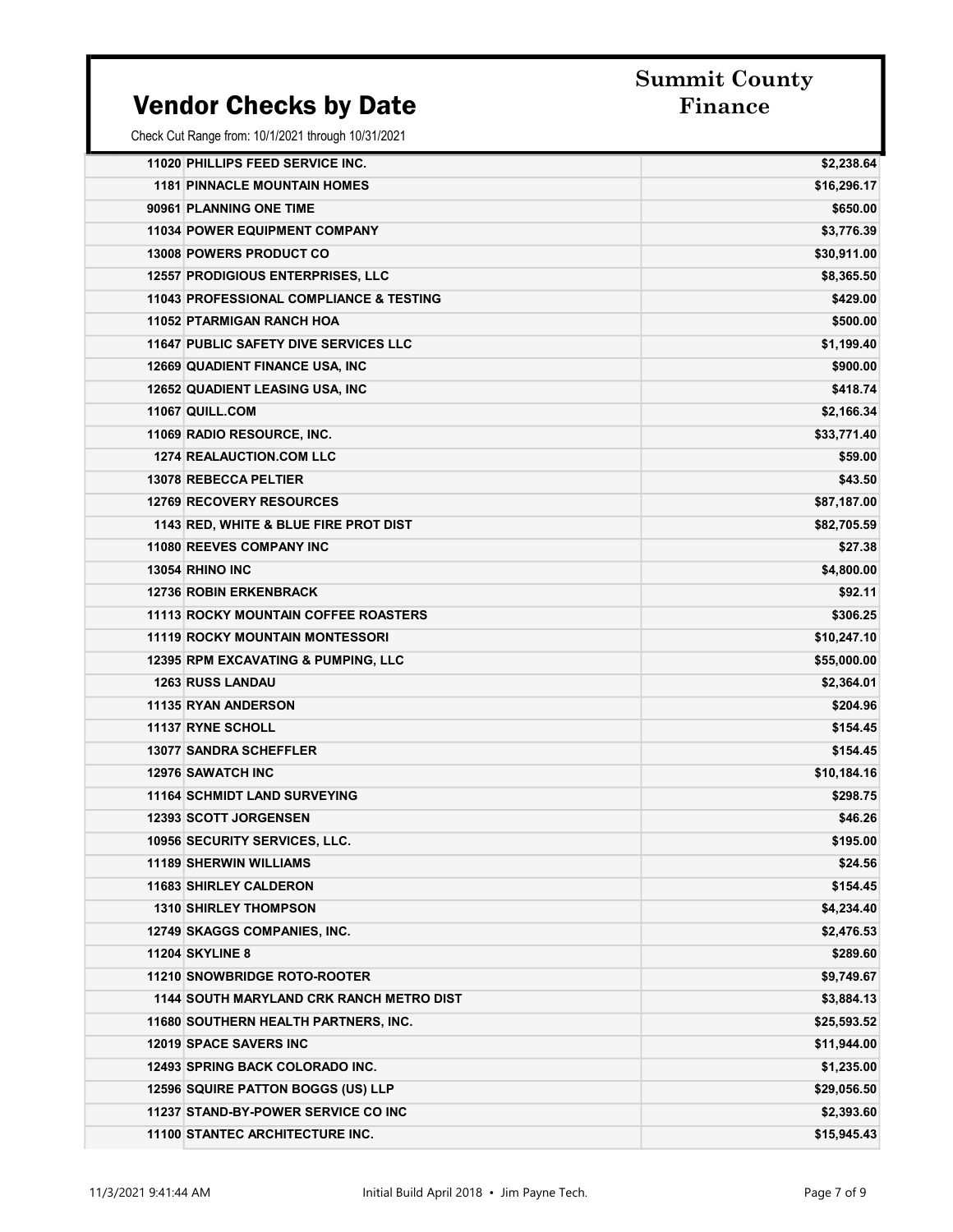### Vendor Checks by Date Finance

| <b>13058 STARTING HEARTS INC.</b>                          | \$1,875.00   |
|------------------------------------------------------------|--------------|
| <b>1200 STATE OF COLORADO TREASURY</b>                     | \$5,644.00   |
| <b>1300 STEPHEN F HOWARD</b>                               | \$4,163.72   |
| <b>12507 STEVEN HENSON</b>                                 | \$77.30      |
| <b>12963 STJERNHOLM BROTHERS FAMILY CHIROPRACTIC</b>       | \$150.00     |
| <b>11268 SUMMIT CHAMBER</b>                                | \$1,800.45   |
| <b>11271 SUMMIT COMMUNITY CARE CLINIC</b>                  | \$152,441.23 |
| <b>11276 SUMMIT COUNTY MEDICAL OFFICE</b>                  | \$24,534.43  |
| <b>11277 SUMMIT COUNTY PRESCHOOL</b>                       | \$3,983.70   |
| <b>11940 SUMMIT EMBROIDERY</b>                             | \$1,800.48   |
| <b>1140 SUMMIT FIRE &amp; EMS FIRE PROTECTION DISTRICT</b> | \$77,724.06  |
| <b>11883 SUMMIT FIRE AND EMS FIRE PROTECTION DIST</b>      | \$425,092.06 |
| <b>11339 SUMMIT FOUNDATION</b>                             | \$280.00     |
| <b>1180 SUMMIT HOMES CONSTRUCTION LLC</b>                  | \$118,440.36 |
| 11281 SUMMIT JANITORIAL SYSTEMS INC.                       | \$600.00     |
| <b>12903 SUMMIT MLS INC</b>                                | \$500.00     |
| <b>12784 SUMMIT PATHOLOGY</b>                              | \$230.15     |
| <b>11287 SUMMIT ROLL-OFFS</b>                              | \$18,435.00  |
| <b>1145 SUMMIT SCHOOL DISTRICT RE-1</b>                    | \$324,948.05 |
| <b>1146 SUMMIT SCHOOL DISTRICT RE-1</b>                    | \$31,532.24  |
| <b>11288 SUMMIT SCHOOL DISTRICT RE-1</b>                   | \$27,262.06  |
| <b>11289 SUMMIT SPEECH SERVICES</b>                        | \$3,737.50   |
| <b>1148 SWAN'S NEST METRO DIST</b>                         | \$867.94     |
| <b>12967 TAMARA POGUE</b>                                  | \$642.88     |
| <b>1307 TAX LIEN CAPITAL INVESTMENT CLUB</b>               | \$3,985.60   |
| <b>13083 TAYLOR BOHLENDER</b>                              | \$480.00     |
| <b>11317 TEAM CLEAN</b>                                    | \$24,894.09  |
| <b>11318 TEAM LABORATORY CHEMICAL LLC</b>                  | \$8,615.00   |
| 11365 TEP OPCO, LLC                                        | \$5,250.00   |
| <b>12052 TERRENCE MOORE</b>                                | \$168.68     |
| 11989 TETRA TECH, INC.                                     | \$1,043.45   |
| 11327 TEZAK HEAVY EQUIPMENT CO., INC.                      | \$658,213.01 |
| <b>11348 THOMSON REUTERS- WEST</b>                         | \$1,944.11   |
| 11352 TIGER NATURAL GAS, INC.                              | \$8,120.41   |
| <b>1149 TIMBER CREEK WATER DISTRICT</b>                    | \$309.36     |
| <b>13062 TIMBER LINE ELECTRIC &amp; CONTROL GROUP</b>      | \$3,807.01   |
| <b>11355 TIMBERLINE DISPOSAL LLC</b>                       | \$46,982.65  |
| <b>11356 TIMBERLINE LEARNING CENTER</b>                    | \$14,311.60  |
| 1114 TODD LEVY                                             | \$4,723.55   |
| <b>12986 TOWN &amp; COUNTRY DEVELOPMENT CORPORATION</b>    | \$945.00     |
| 1150 TOWN OF BLUE RIVER                                    | \$6,978.73   |
| <b>11366 TOWN OF BLUE RIVER</b>                            | \$5,929.25   |
| <b>1151 TOWN OF BRECKENRIDGE</b>                           | \$50,983.13  |
| 11367 TOWN OF BRECKENRIDGE                                 | \$47,624.11  |